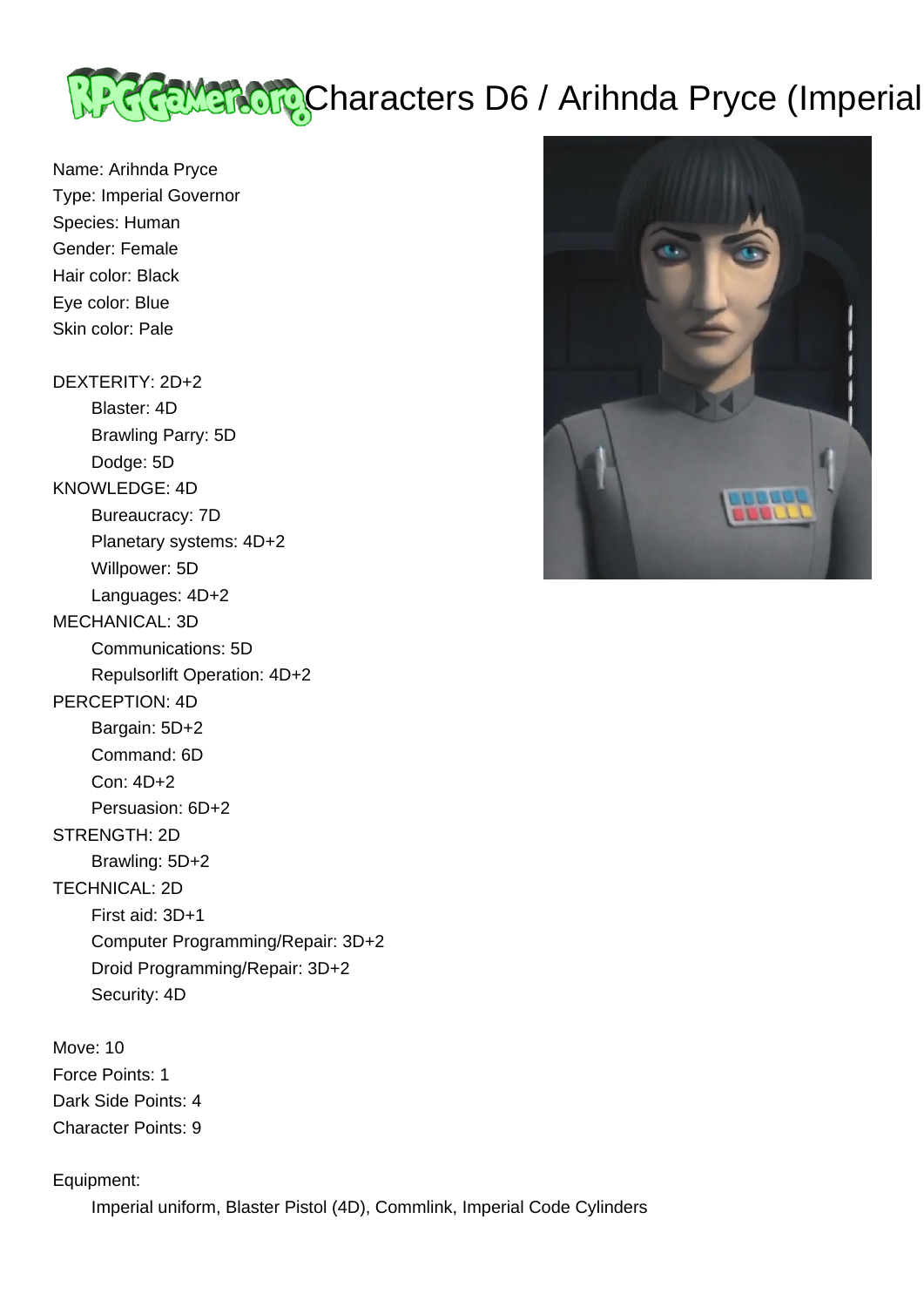Description: Arihnda Pryce was a human female who served as Governor of the Lothal sector fourteen years after the rise of the Galactic Empire. Prior to her rise to governorship, she was the manager of Pryce Mining, aide to Lothal Senator Domus Renking, manager of the Bartanish Four Sector citizen's assistance office, an employee at the Proam Avenue Citizen Assistance, and a member of the Higher Skies Advocacy Group. Pryce managed to secure the Governorship of Lothal by trading information about Higher Skies' espionage activities to Grand Moff Wilhuff Tarkin.

During her rise to power, Pryce forged an alliance with the Chiss Imperial Navy officer Thrawn, who later became a Grand Admiral. Once in office, Pryce outmaneuvered and engineered the downfall of her political rivals Governor Ryder Azadi and Senator Domus Renking. As Governor of Lothal, Pryce presided over the expansion of the Imperial military presence on Lothal, which became a major Imperial base in the Outer Rim Territories. Pryce was often absent and delegated the governing of her planet to several local ministers including Maketh Tua. The Imperial presence on Lothal attracted resistance from the Phoenix Cell, which was part of the growing rebellion.

While rescuing her parents, Pryce played an important role in neutralizing the Batonn insurgency, leading to high civilian casualties. In 2 BBY, Governor Pryce solicited Grand Admiral Thrawn and his Seventh Fleet's services in ferreting out the Phoenix Group in the Lothal sector. She joined Thrawn and the Imperial Security Bureau Agent Kallus in combating the rebel presence in the Lothal sector. Unknown to Pryce, Kallus was an undercover rebel informant known as Fulcrum. During the course of the insurgency, Pryce fought rebel insurgents, took part in an unsuccessful hunt for the rebel leader Mon Mothma, and took part in the Battle of Atollon.

Eventually, Pryce fell out of Thrawn's favor when she destroyed the Lothal City fuel depot, killing Kanan Jarrus in the process one year prior the Battle of Yavin. She later perished during the Liberation of Lothal, remaining loyal to the Empire to the end.

## **Biography**

Arihnda Pryce was a human female from the Outer Rim planet Lothal. Arihnda was the daughter of Elainye Pryce and Talmoor Pryce. The family owned a mine on Lothal that was located on land shared by the former Governor Ryder Azadi. She grew up a quiet life, which she enjoyed as a child, watching the sunset and the laughter of children from all species and backgrounds playing.

But as Arihnda grew older, she begun to resent the quietness and dullness of the open spaces for lacking culture and excitement. Regarding Lothal as boring, Arihnda sought to escape to more cosmopolitan worlds, where excitement and bright lights existed alongside what she regarded as "sophisticated people." Her father Talmoor eventually discovered a source of doonium, a precious metal used in the manufacture of starship hulls and something valued by the expanding Imperial Navy. When Arihnda came of age, she inherited her father's mining company Pryce Mining.

When Arihnda was in her mid-thirties, the Governor Azadi sought access to Pryce Mining's doonium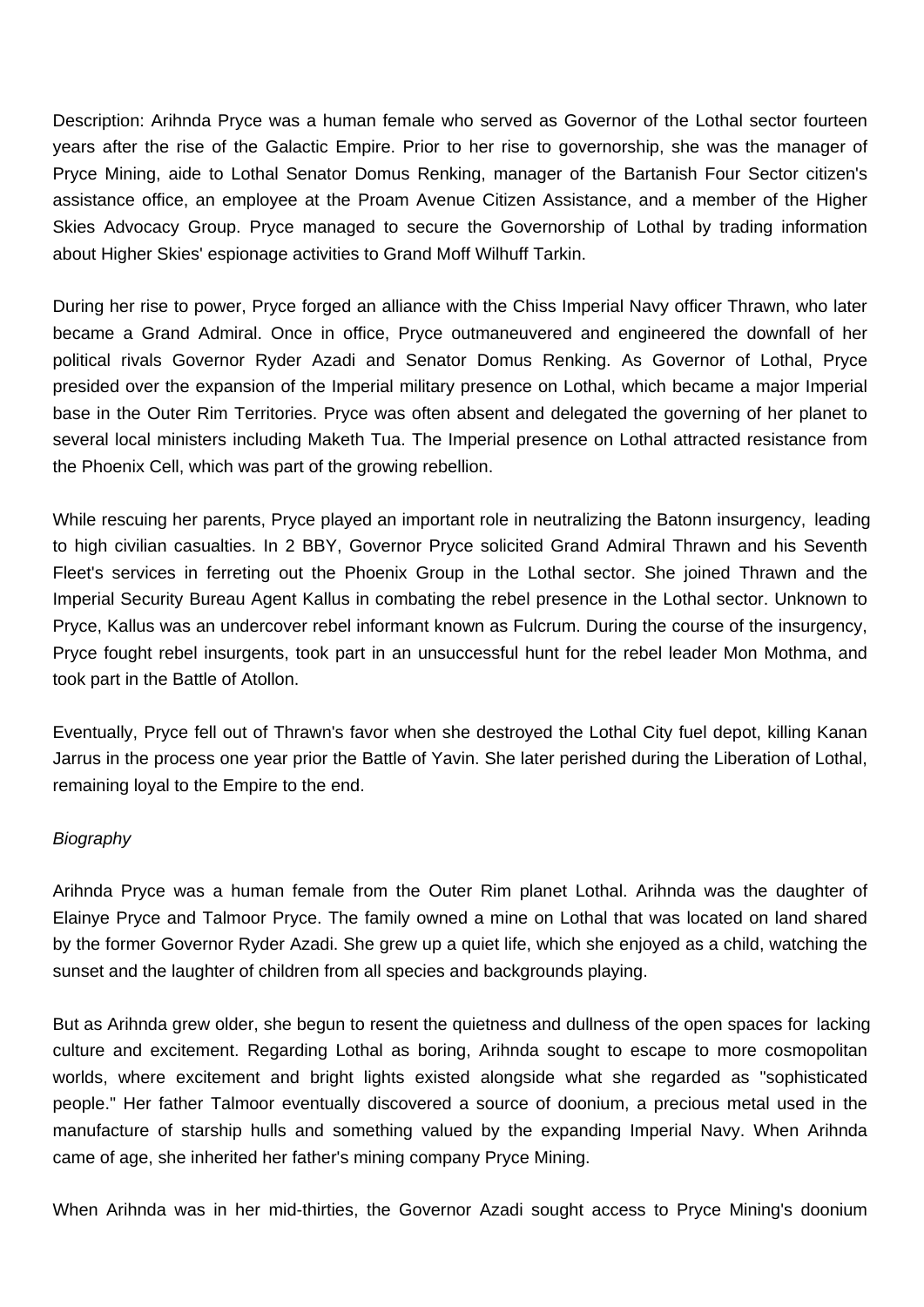mines. He sent one of his staffers Arik Uvis to buy another 21 percent stake in the company, giving him a controlling interest. However, Arihnda rejected the offer. In retaliation, Governor Azadi's office framed Arihnda's mother Elainye for embezzlement. After learning the news from her father Talmoor, Arihnda visited the police station only to learn that her mother's bail request had been denied and that she had not been allowed to receive visitors. She later conferred with Talmoor and realized that Uvis was behind her mother's trumped up charges. In desperation, Pryce sought the help of Lothal's Senator Domus Renking.

Senator Renking agreed to to help Pryce's mother by shifting the blame onto the Lutrillian heavy equipment inventory operations manager Pomi Harchmak. To prevent Azadi from taking over the company, Renking persuaded Arihnda to sign over the rights of her company to the Empire. As compensation, he found Arihnda's parents new jobs as the assistant manager and foreman of the Creekpath Mining and Refining complex on the planet Batonn. Renking also secured Pryce a new job as a staff member at one his citizen assistance offices on Coruscant. With little choice, Pryce accepted Renking's terms and sold Pryce Mining to the Empire. Following the meeting, Pryce spent three hours remonstrating with her parents about the opportunity they were given while warning of the dangers if they refused. While she was helpless in the past, she convinced them that she would help them in the future. In the end, Pryce's parents agreed to leave their home and relocate to Batonn.

On Coruscant, Arihnda Pryce developed a reputation as a tough and effective civilian assistance officer who lobbied for the interests of Lothalian expatriates on the galactic capital. On one occasion, Pryce confronted the landlady Chesna Braker for neglecting to repair a leaking pipe in one of her tenant Daisie's apartment blocks. Following a tense argument, Braker reluctantly agreed to fix Daisie's leaking pipe after Pryce reminded her to comply with Coruscant laws and regulations.

In return for her services, Senator Renking took advantage of a new program encouraging senators to fund supplementary citizen assistance offices to provide Pryce with a managerial job at his fifth new office in the Bartanish Four Sector. This new job came with an apartment two blocks and six levels away from her workplace. Unlike her previous positing, this new office was open to all Coruscanti citizens. Pryce regarded the Bartanish Four Sector job as a modest step up the social ladder to the all-powerful Federal District.

As time passed, Arihnda befriended the waitress Juahir Madras and her friend Driller MarDapp, who worked with the Higher Skies Advocacy Group. She helped the former to find an apartment in her own building and to move her things in. During the Ascension Week celebrations leading up to Empire Day, Pryce used her position as a senatorial employee to secure Juahir and Driller places at an exclusive Imperial ball at the upmarket Alisandre Hotel. The ball was attended by several Senators and Imperial Military officers including the Imperial Security Bureau Colonel Wullf Yularen, Ensign Eli Vanto, and the Chiss Senior Lieutenant Thrawn.

While conversing with the group, Arihnda learned that Thrawn was a rising star in the Imperial Navy, who had successfully neutralized a group of pirates in the Mid Rim. Pryce also became acquainted with Ensign Vanto and learned that Colonel Yularen had brought Thrawn and Vanto to Coruscant for the purpose of social networking. Senator Renking then dispatched Pryce on an assignment to deliver a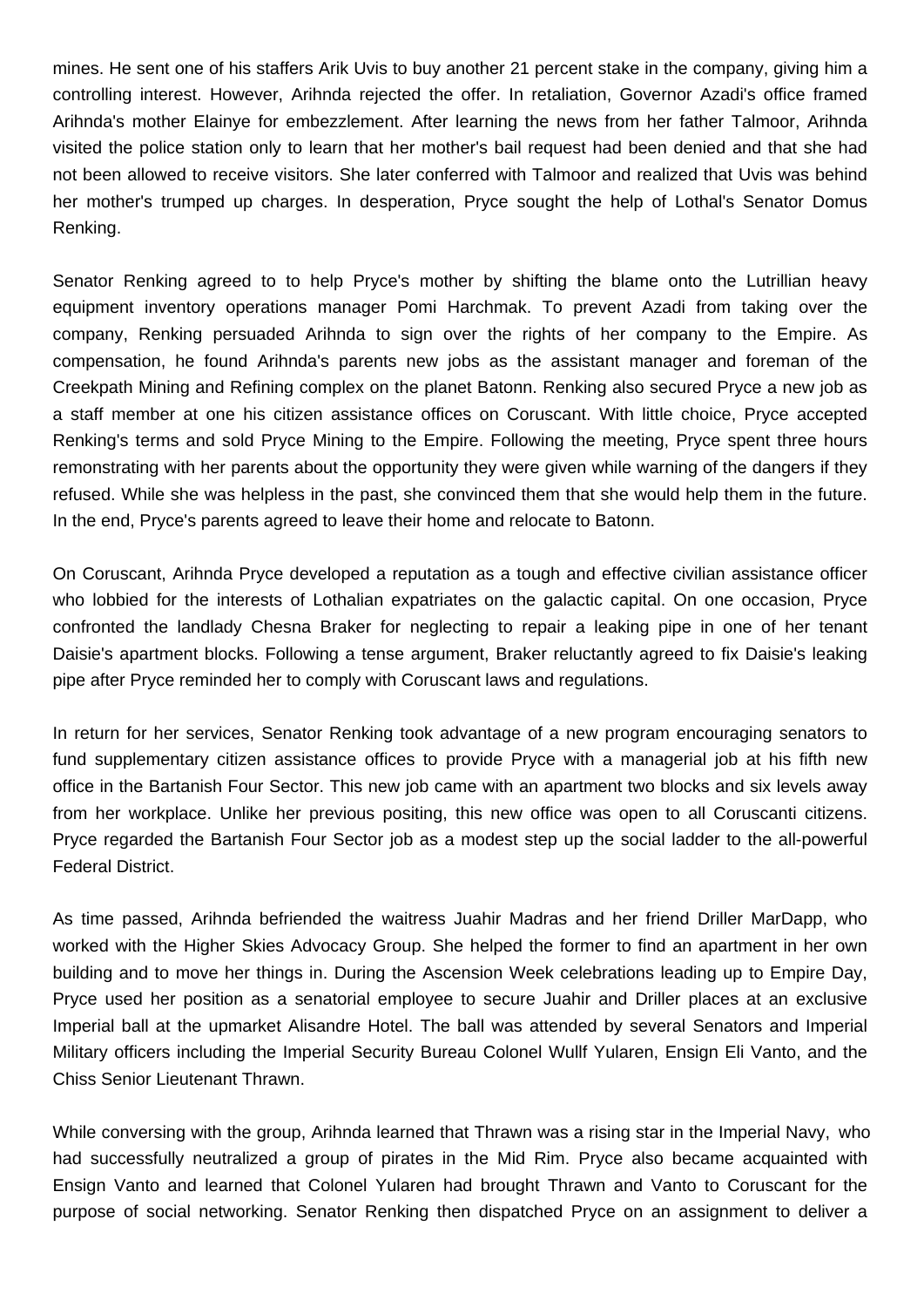datacard to Moff Ghadi. He instructed her to tell Ghadi to load the card onto a secure datapad, download the files, and then return the card to his office. Not suspecting that anything was afoot, Pryce told Juahir and Driller to enjoy themselves and that she would be back.

At Moff Ghadi's office, Pryce learned that Senator Renking had planted false data in the card. Moff Ghadi handed a different card and then sprayed her with polstine spice, a highly illegal drug that could earn one life imprisonment. With Pryce in legal trouble, Moff Ghadi blackmailed her into returning the datacard to Senator Renking's office. Pryce then slipped out of the ballroom and caught an air taxi to Renking's office. Per Ghadi's instructions, she slotted Ghadi's data card into the slot in the desk safe. Pryce then spent the night at Driller's borrowed apartment, brushing off Juahir's questions by claiming to be sick.

The following day, Pryce arrive at Senator Renking's office to learn that his office was facing allegations of financial and corporate discrepancies. Due to a cut in funding, Senator Renking closed down seven of his citizen assistance offices including Pryce's office in Bartanish Four Sector. After Senator Renking had dismissed the other employees, he confronted Pryce, who replied that she had no choice because Moff Ghadi had threatened to have her arrested. Senator Renking dismissed her for her naivety and demanded the return of her airspeeder key. He also evicted her from her apartment and sent several Ugnaughts to clear out her personal effects.

After being dismissed from her job, Arihnda Pryce found comfort in her friends Juahir and Driller. When Juahir asked if her dismissal had anything to do with why she had bailed on them the previous night, Pryce confirmed that this was the case but declined to talk about it. Taking pity on Pryce, Juahir offered her a place at her apartment. She also offered Pryce a job at the restaurant Topple. Arihnda agreed to stay with Driller and Juahir for the rest of Ascension Week but made it clear that she would look for her own place.

Unwilling to depend on others for her survival, Pryce found work at the Proam Avenue Citizen Assistance. Despite her hostile reception from the reception staff member Nariba, Pryce managed to convinced the manager Alistar Sinclar to hire her by citing her experience dealing with tenancy, employment, and legal disputes. Since Sinclar had a shortage of employees, she convinced him to let her work the rest of Ascension Week for free. Admiring Pryce's brashness, Sinclar assigned her to desk eight.

A year after the events at Alisandre Hotel, Juahir and Driller invited Pryce for dinner at The Pinnacle, a fancy restaurant in the Federal District. During the dinner, Driller invited Arihnda to join his Higher Skies advocacy group, seeking to utilize her expertise in mines, mining, and refining. Pryce also learned that Juahir had become a martial arts instructor at the Yinchom Dojo, which trained bodyguards for Imperial senators. While the new position did not come with many perks, Pryce accepted Driller's job offer because she wanted to move back into the centers of political power. She also took up Juahir's offer to share her apartment and provide dinner for her friend.

As a member of a licensed advocacy group, Arihnda found that Imperial politicians and bureaucrats took notice of her group's advocacy work. While her new job did not pay as much as her previous job with Senator Renking, Pryce found Driller a reliable employer who paid her on time. He also had enough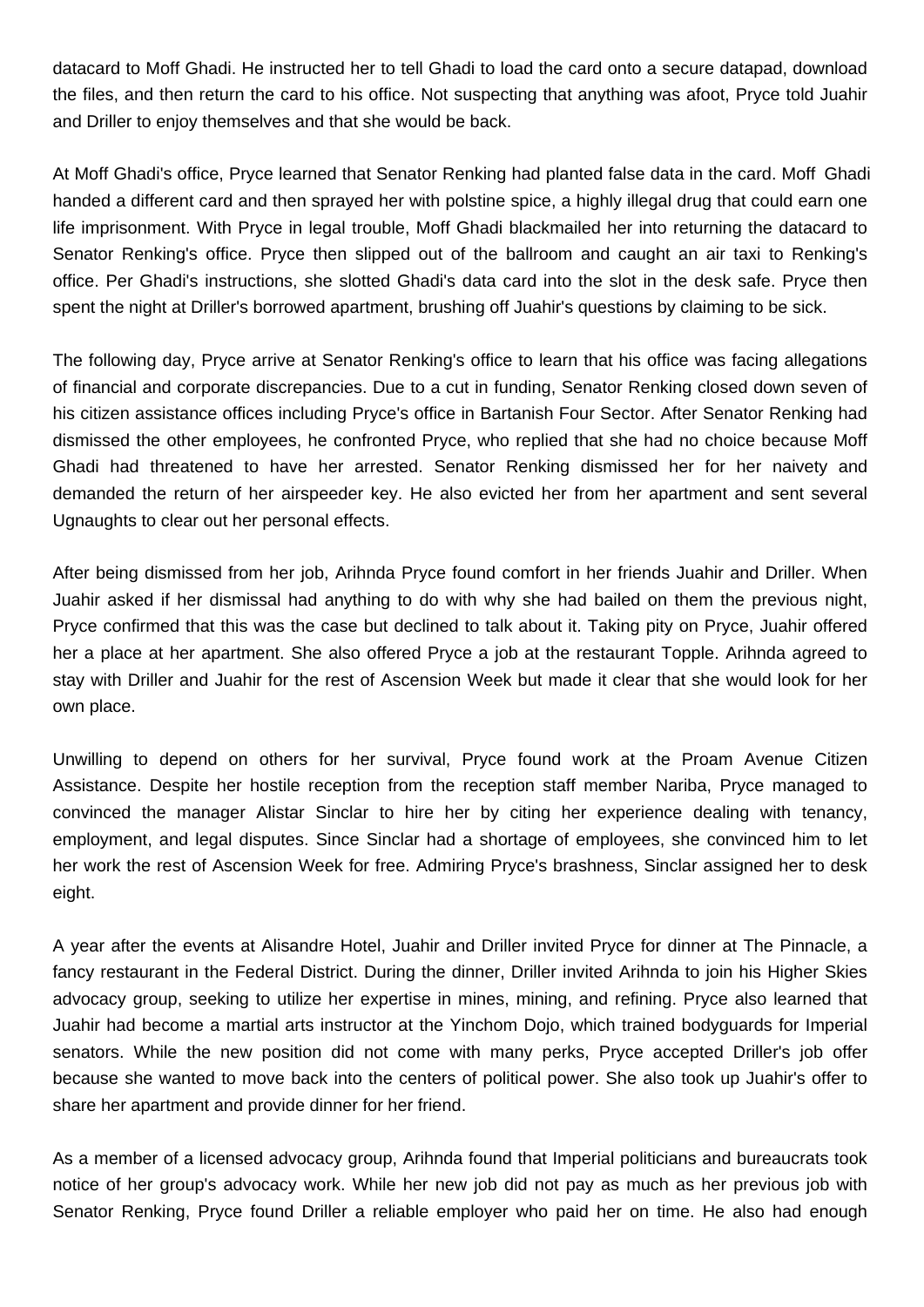spare credits to keep her in outfits suitable for interacting with elites. One evening, Driller informed her that there had been an unusual number of Imperial takeovers of mining facilities and entire planets. He tasked her with pulling up the list and evaluating the importance of the mines in question, the circumstances of the Imperial takeover, and any patterns.

Examining the data, Pryce discovered that the Empire had nationalized 28 mines dating back to a year before Renking had bought Pryce Mining. She found that 21 of these takeovers had occurred during the past year. While studying the recent Umbara takeover, Pryce discovered that the now-Captain Thrawn, the Chiss whom she had encountered at Alisandre Hotel the previous year, had played a key role in putting down the insurgency there. While on her way to Juahir's home, her turbolift malfunctioned and landed in the seedy Level 4120. Using her comm, Pryce managed to maintain contact with Juahir who told her to head to another turbolift six blocks to the west.

Before she could reach another turbolift, Pryce was accosted by six young thugs, who demanded that she treat them to a drink. Before the thugs could harm her, Juahir arrived with one of her bodyguard students, Ottlis Dos. Using her martial art skills, Juahir defeated the thugs in physical combat and sent them retreating. After Juahir introduced Pryce to Ottlis, Pryce accepted martial arts lessons from Ottlis, who worked for an Imperial official. Out of gratitude, Pryce treated Juahir and Ottlis for dinner that night.

When Captain Thrawn along with Ensign Vanto and Colonel Yularen visited the Yinchom Dojo, Pryce greeted Thrawn and his companions. When Colonel Yularen asked who was the woman overseeing a sparring session nearby, Pryce pointed out that the woman was her friend Juahir, who was an instructor. Pryce explained that she was visiting the dojo to establish a few contacts with some of the bodyguards who were training there. Pryce and the others then watched as Thrawn undertook a sparring session with the Togorian master H'sishi. Thrawn and his companions had visited the Yinchom Dojo to investigate the Dojo's links with Higher Skies, which was spying on senior Imperial officials.

Later, Ottlis invited Pryce to his employer's office under the pretext of a martial arts training session. Pryce soon discovered that Ottlis' employer Moff Ghadi had summoned her for a meeting. After exchanging pleasantries, Ghadi questioned Pryce about her involvement with the Higher Skies Advocacy Group. Ghadi believed that Higher Skies was seeking to destroy him; citing that a meeting with a Higher Sky employee preceded the recovery of some his confidential financial information from a smuggling gang and a raid on one of his mines a week later. When Pryce asked what was stolen, Ghadi reiterated that nobody would get away with robbing a Moff. He then demanded that Pryce reveal who had hired Higher Skies to destroy him; suspecting Senator Renking or his rival Grand Moff Wilhuff Tarkin.

Arihnda confided that she did not know who had sent Higher Skies to disrupt Ghadi's operations. At Ghadi's suggestion, she decided to contact her boss Driller. She told Driller that she was having a special evening training session with Ottlis at Moff Ghadi's office. Pryce also told Driller about her plan to take up an office assistant position with Grand Moff Tarkin. Despite his reservations, Driller encouraged her to apply for the job. Following her comm conversation with Driller, Pryce explained that Ghadi was not "anyone's" target because he had not instructed her to search Ghadi's office. Ghadi accepted Pryce's explanation but ordered her to copy all of Higher Skies' files, report on all their conversations, and to make a list of their contacts. Ghadi secured Pryce's cooperation by threatening to alert the Imperial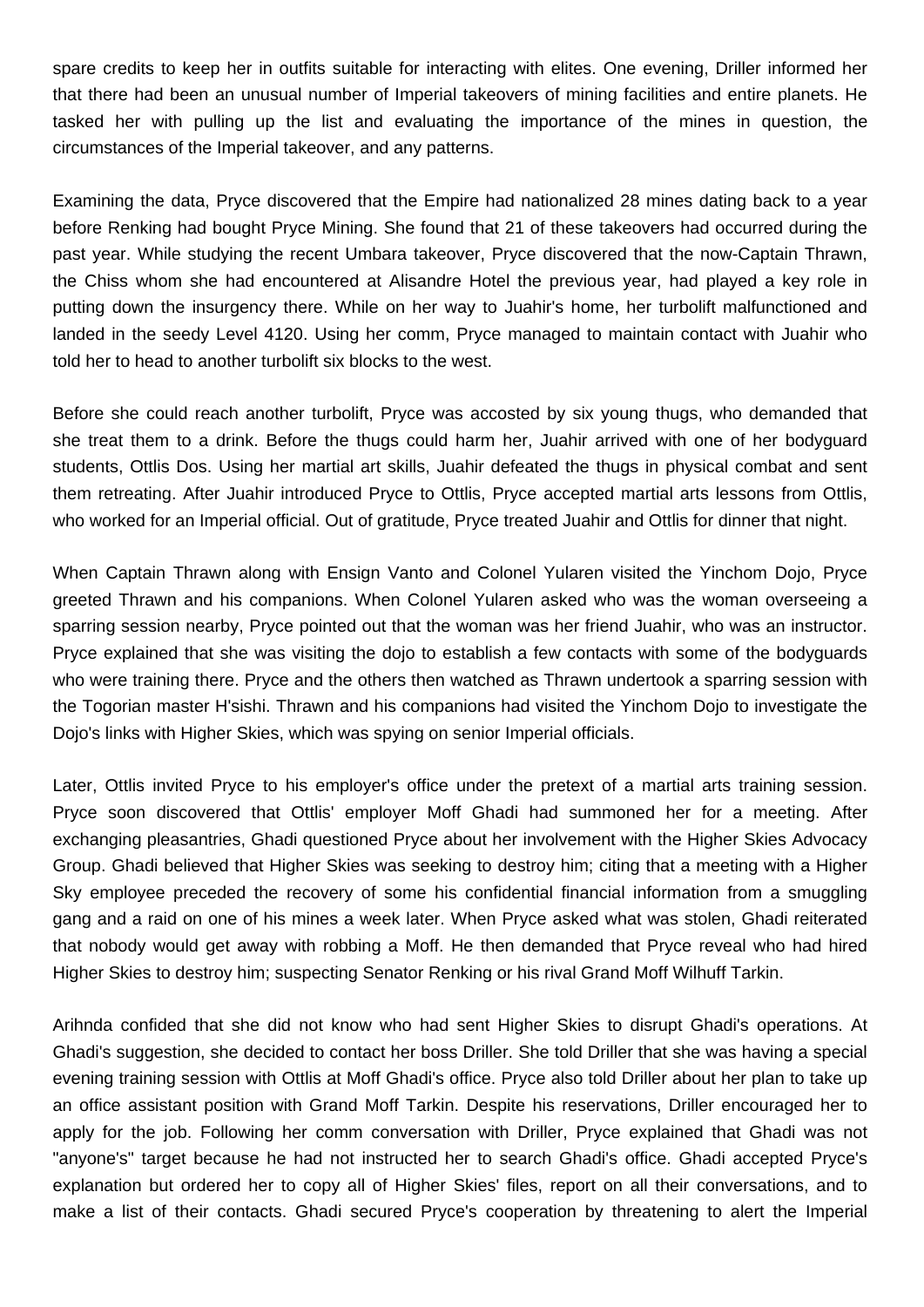Security Bureau. Ghadi also revealed that Ottlis was his double agent.

After returning to the apartment that she shared with Juahir, Pryce reflected on her predicament. She decided to take up Ghadi's offer and spent the next hour digging up Higher Skies' files and records from their computer. After arranging the data into a neat package, she arranged a meeting with Commander Thrawn. Arihnda met with Thrawn at a corner booth in the Gilroy Plaza Diner and told him about her predicament with Moff Ghadi and Higher Skies. Thrawn advised her to use Ghadi's hatred of Grand Moff Wilhuff Tarkin to follow two possible attack vectors: turning the threat into an ally and then using him against the enemy or using the threat as a lever against the enemy in order to make him an ally. Thrawn also counseled her to be ready to turn on her friends Driller and Juahir in order to receive Colonel Yularen's protection. Putting her plan into action, Arihnda contacted Moff Ghadi and offered to send him all the information that Higher Skies had on Grand Moff Tarkin. Ghadi instructed her to download the data onto a datacard and to pass it to Ottlis at a Whitehawk Tower address.

Later, Pryce managed to gain access to the Phindians Lady Teeyr Hem and her husband Senator Hem by buying them an expensive bottle of wine. Under the pretext of lobbying Grand Moff Tarkin, Pryce convinced Driller to secure an audience with the senior Imperial official. During the meeting, Pryce revealed that Higher Skies was using bodyguards to spy on high-ranking Imperial officials and senators. She also told Tarkin that Commander Thrawn had advised her to embark on a "double-layer thief program" to expose Higher Skies' activities. In return for her services, Pryce convinced the Grand Moff to make long overdue repairs on Thrawn's ship Thunder Wasp and to give Eli Vanto a long overdue promotion.

Seeking revenge on Ghadi for blackmailing her in the first place, Pryce also supplied a voice recording proving that the Moff ordered her to collect Higher Skies' information about Tarkin and to send it to him. Grand Moff Tarkin was pleased because this provided ample evidence of a high official conspiring to use illegally obtained data to topple another high official. In return for providing information on Lothal's economic and society, Pryce convinced the Grand Moff to appoint her Governor of Lothal as a means of exacting her revenge on Governor Azadi and Senator Renking for taking her parents' mining company from them. Pryce reasoned that being made Governor would humiliate the former and make it easier to take down the latter. Tarkin accepted her offer in return for receiving the rest of the data.

Using Pryce's information, Colonel Yularen's Imperial Security Bureau arrested Driller and the other members of Higher Skies. Accompanied by Colonel Yularen, Arihnda visited her friend Juahir at Yinchom Dojo and arrested her for using her training position to recruit and indoctrinate high-level bodyguards as spies. Yularen informed Juahir that one of her students Kaniki had made an assassination attempt on his employer Senator Evidorn. Juahir protested that her group did not order their bodyguards to kill anyone. With Higher Skies' activities exposed, Pryce then demanded that Juahir tell her whether she was her friend or just a tool.

Juahir pleaded with Pryce that her friendship was genuine and that her disillusionment with the Empire had begun after Senator Renking had dismissed Pryce. When Yularen asked about Pryce's knowledge of the elusive Nightswan, Juahir responded that Driller had mentioned that name before but that they were only interested in making the Empire better for everyone. When Pryce accused Juahir of using her as a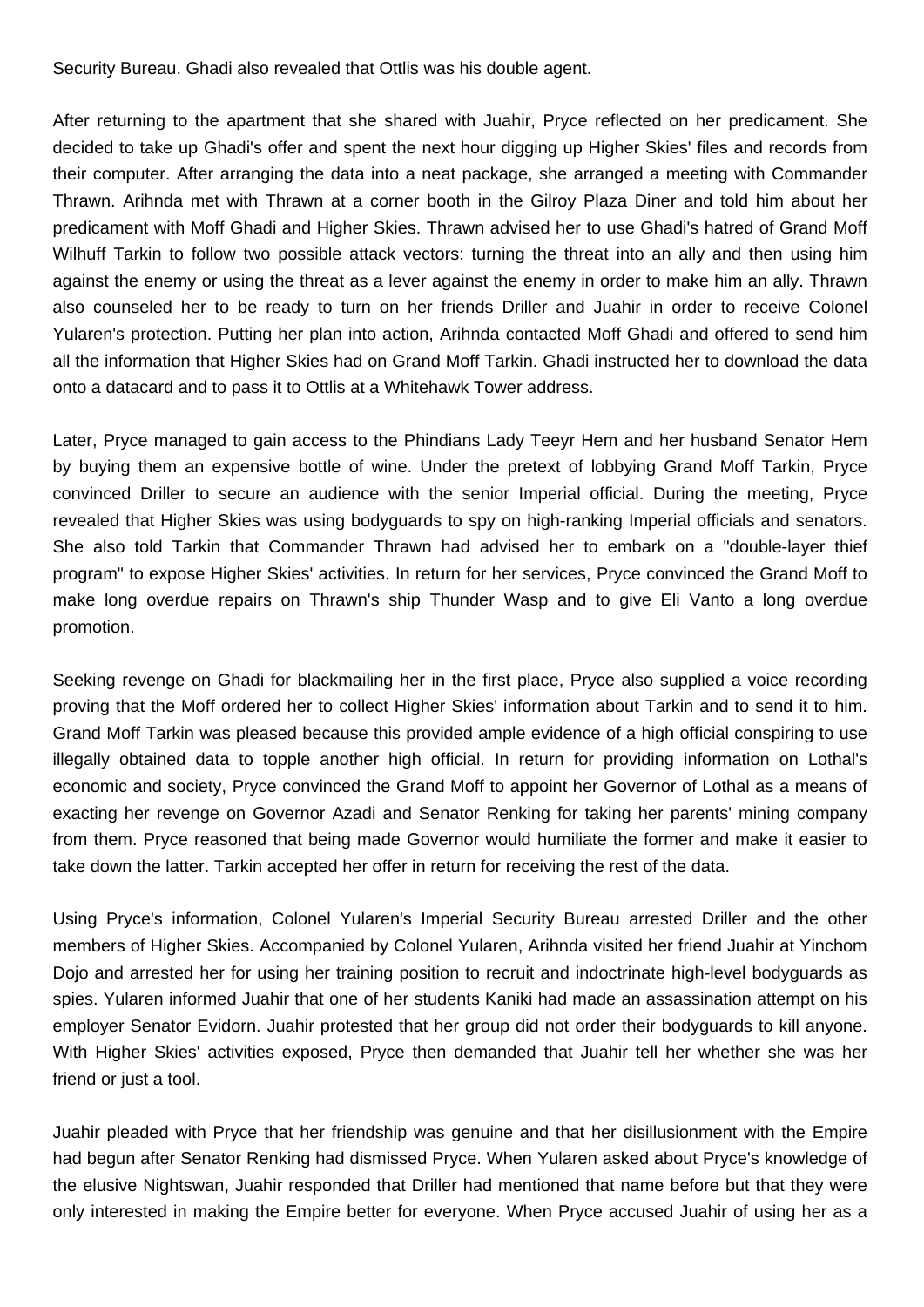patsy, Juahir denied that was the case. When Juahir pleaded for Pryce to help her, Pryce told her former friend to cooperate with Colonel Yularen in return for escaping execution. Arihnda promised to use her position as Governor to get Juahir out of prison in a few years time.

When Colonel Yularen asked about Master H'sishi, Pryce argued that there was insufficient evidence to charge the dojo with conspiracy; citing Thrawn's evaluation of the Togorian and the lack of documentary evidence pointing to her guilt. Showing mercy to H'sishi, Pryce advised the dojo to leave Coruscant as soon as possible. She warned that Juahir could try to shift some of the blame onto her back. H'sisi accepted Pryce's advice. Keeping his promise to Pryce, Grand Moff Tarkin arranged for Vanto to be promoted to the rank of Lieutenant Commander and Thrawn to the rank of Commodore. Thrawn was also given command of the Imperial Star Destroyer Chimaera.

Arihnda Pryce was appointed acting governor of the Lothal sector after Azadi, was charged with treason by the Galactic Empire and imprisoned. Following her deal with Grand Moff Tarkin and the Imperial crackdown on Higher Skies, Pryce spent a few years on Coruscant training to be a Governor. While Pryce learned the details of her new job, she delegated the governing of Lothal to several ministers including Maketh Tua, the Minister of Industrial Production. Though most governorship appointments had to run through the Imperial Palace, Tarkin used his high-level connections to cut through bureaucratic red tape.

Upon returning to Lothal, Pryce was greeted by Minister Tua, who informed about a twenty percent decline in refinery output. After learning that Pryce Mining's doonium vein had been exhausted, she ordered that the company be shut down. Pryce also made sure that employees who had worked for her family were given priority in securing the best positions. She then arranged a meeting with her old foe, Senator Renking. When Senator Renking objected to the closure of Pryce Mining, Governor Pryce responded that the mine was running at a loss and that its employees would be transferred elsewhere. She also reasserted her authority over the Senator and warned him that she had powerful friends and patrons.

In secret, Pryce contacted the Anx mining boss Eccos and confronted her about withholding information on a secret vein of doonium. Since Pryce had shut down Pryce Mining, Pryce allowed Eccos to continue extracting the remaining doonium in secret. For the next several months, Pryce spent her time in Lothal's Capital City entrenching the Empire's presence on Lothal. The Empire expanded industry on Lothal, expanded the mines, and increased their military presence on the planet. Despite protests from local farmers who had their lands expropriated for building new factories, military facilities, and mines, Pryce was unmoved and believed that the Imperial presence would bring prosperity and employment opportunities. Under Pryce's rule, Lothal became the main hub for the Imperial presence in the Lothal sector.

Several months later, an opportunity came for Pryce to settle scores with her old enemy, Senator Renking. When Minister Tua informed her that Governor Sanz of Kintoni was planning to expand her planet's military-grade landing and maintenance facilities, Pryce regarded Kintoni's activities as a threat to her ambitions to establish Lothal as the main Imperial naval base and center in that part of the Outer Rim Territories. Pryce chastised Tua for not sharing her ambition of modernizing Lothal. Pryce departed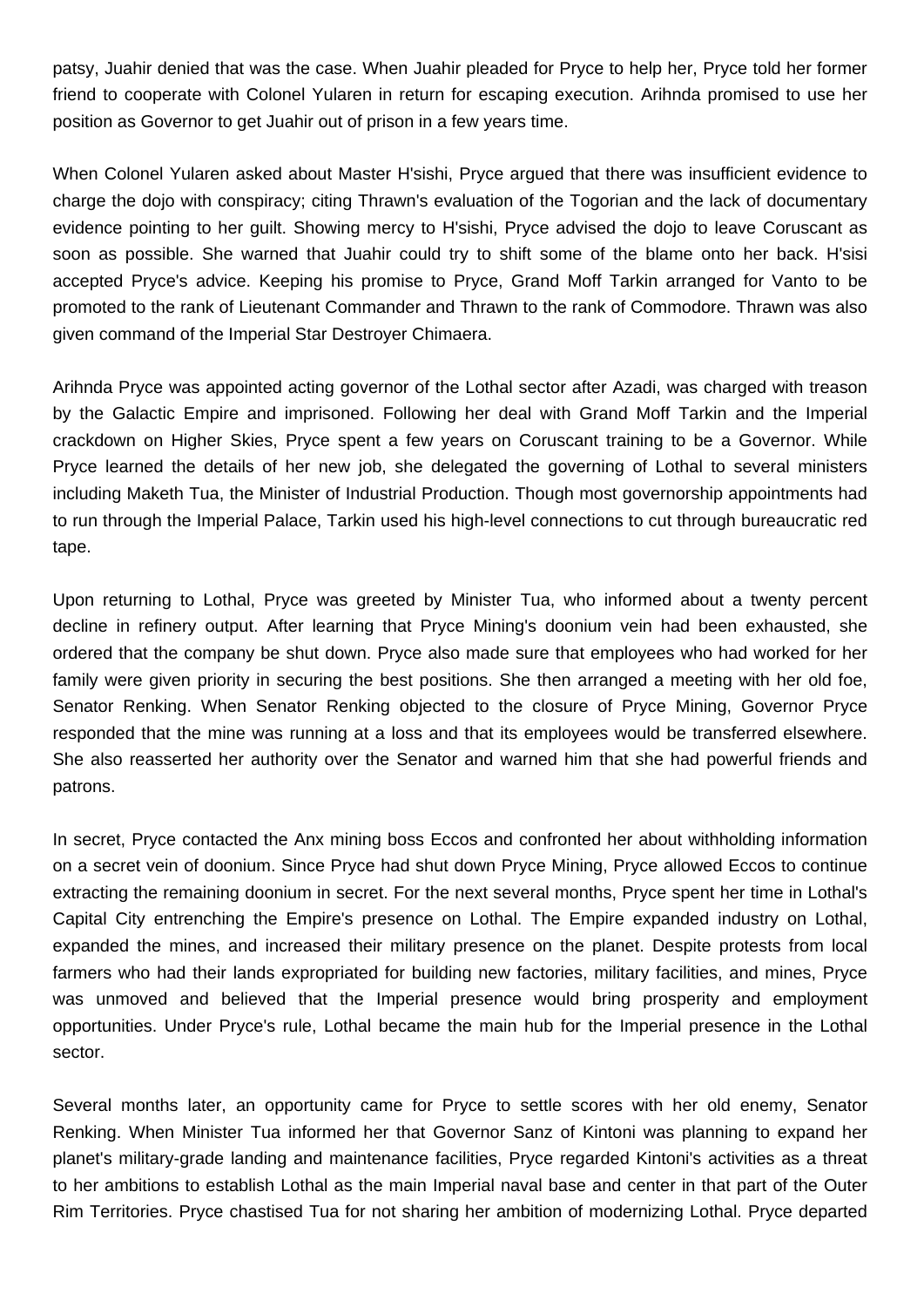for Coruscant to lobby on Lothal's behalf and left Minister Tua in charge.

After arriving in Coruscant, Governor Pryce sent research materials and maps to Commodore Thrawn supporting Lothal's bid to expand the Imperial Navy's presence on that planet. Thrawn looked over the material and voiced support for Pryce's plans. Governor Pryce planning to give a presentation before the Imperial High Command supporting Lothal's bid. Pryce then visited Senator Renking and convinced him to persuade Governor Sanz to withdraw Kintoni's bid. Two days later, the corrupt senator managed to bribe Governor Sanz into sabotaging her presentation in return for a monetary bribe.

Six days later, the select Committee of the Imperial High Command ruled in favor of Lothal, granting the planet a contract to expand Imperial naval facilities. Following the meeting, Pryce thanked Renking for his help. Shortly later, the Imperial Security Bureau Major Hartell arrested Senator Renking for bribing Governor Sanz. When Renking protested his innocence and claimed that Pryce had told him to do it, Pryce responded that she had told him to talk to Sanz and emphasized that her version of events was supported by the recording.

Following the arrest of Senator Renking, Pryce returned to her office and received news from her receptions that her former friend Juahir had sent her a message about two hours ago. Juahir was imprisoned at the Oovo IV detention center and had been sending Pryce twenty messages for the past year. However, Pryce had instructed her Lothal office to turn them back. Still bitter towards her former friend, Pryce instructed the receptionist to keep the documents here on the ground that she was not ready to read them yet.

At one point, Arihnda Pryce visited Coruscant to discuss Lothal's industrial and mining sectors, and was received by Grand Vizier Mas Amedda. Following the awarding of the Imperial contract to Lothal, Pryce was invited by Grand Moff Tarkin to visit his homeworld of Eriadu. Pryce indicated that she would return to Coruscant for the Ascension Week celebrations that year. Pryce's rule also saw the rise of a rebellion, particularly in Capital City.

## Personality and traits

Arihnda Pryce was an ambitious individual who looked down upon her Lothalian roots. She was the daughter of Talmoor and Elainye Pryce, who ran the small family-owned company Pryce Mining. Pryce helped her parents manage the company until they were forced out by the machinations of Governor Ryder Azadi and Senator Domus Renking. She bore a grudge against both men and vowed revenge. While Pryce befriended the martial arts instructor Juahir Madras and the advocate Driller MarDapp, she turned against them after learning that their advocacy group Higher Skies was spying on high-ranking Imperial officials and was working with the rebel insurgent known as Nightswan.

Pryce cultivated powerful allies in the form of the Chiss strategist and Imperial Navy officer Thrawn and the Imperial Security Bureau Colonel Wulff Yularen. She secured the Governorship of Lothal by trading information about Higher Skies to Grand Moff Tarkin. As an incentive, she also revealed that Moff Ghadi was planning to use Higher Skies' illegally obtained information to conspire against Tarkin. As Governor, Pryce settled scores with Azadi and Renking by engineering their political downfalls. Pryce had ambitions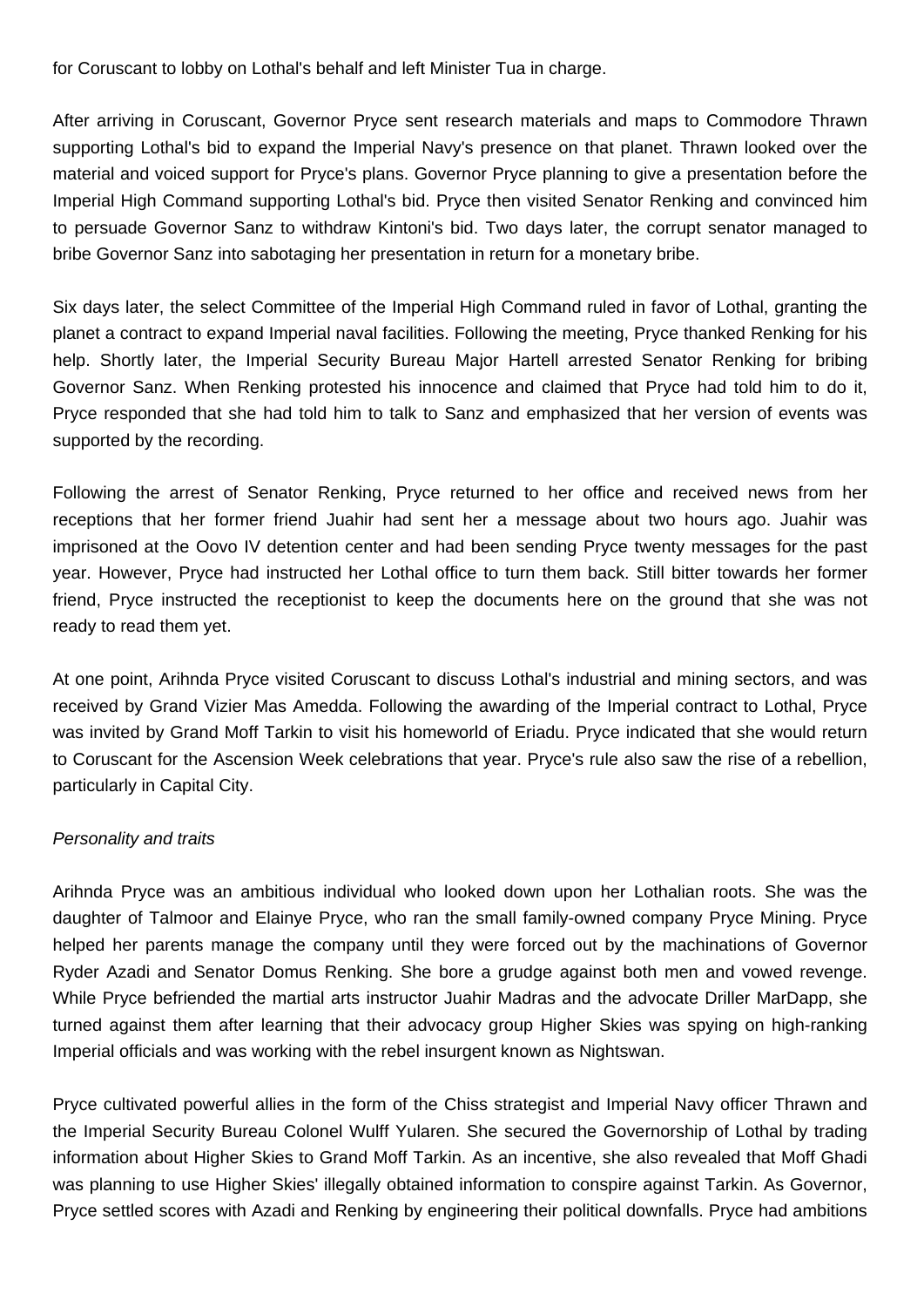of making Lothal the center of Imperial power in the Outer Rim and was willing to expropriate farmland for factories, bases, and mines. Pryce could also be vindictive and refused to help her former friend Juahir.

Pryce was not known to have any romantic relationships. While she had met several men who had tried to befriend or romance her, these contacts did not develop into relationships. Most of the people that she interacted with considered her to be a helper, champion or even a mother figure. Pryce thought that these perceptions would not be a good basis for a balanced emotional connection.

While she was from Lothal, she had no interest in remaining there and coveted the glamour of Coruscant. She sold out her homeworld to the Emperor and allowed the Galactic Empire to make Lothal their local headquarters in the Lothal sector. She placed her own ambitions and career aspirations over the interests of the Lothalian people; this stood in contrast to her deputy ruler, Maketh Tua, who genuinely cared for the people. She rarely visited Lothal and only returned to her homeworld because the planet had become a haven for rebels about two years before the Battle of Yavin. Pryce saw the master tactician Grand Admiral Thrawn as a valuable asset in her fight against the rebel presence in the Lothal sector.

Pryce loved and cared for both her parents Talmoor and Elaiyne. When Agent Gudri wanted to abandon them, she killed him. In order to cover her tracks, she detonated his explosives, destroying the mine where the Batonn insurgents were holed up and killing numerous civilians and several Imperial soldiers sent to rescue her. Her actions earned her the contempt of her ally Yularen. Pryce later justified the high civilian casualties by claiming that her actions eliminated the rebels in the Batonn sector. Pryce also curried favor with Thrawn by encouraging him to take credit for the events at Batonn and using her political connections to secure him command of the Seventh Fleet.

She was also willing to torture the rebels Sabine Wren and Hera Syndulla in order to obtain intelligence on the rebellion. Pryce smirked in a sadistic manner after witnessing the deliberate death of Morad Sumar in a speeder explosion. Despite her confident demeanor, Pryce was alarmed when Thrawn suspected that the Rebellion had a mole among their ranks. When she suggested interrogating all Imperial personnel, Thrawn cautioned that this would only alert the spy and advocated luring the saboteur into a trap.

Due to her trust for Agent Kallus, Pryce accepted his account that Lieutenant Yogar Lyste was the rebel spy known as Fulcrum. She believed that the fact that Lyste mistakenly stunned her along with the use of his code cylinder to free the rebel operative Ezra were evidence of his guilt. While Pryce believed that Lyste was guilty, Thrawn and Yularen realized that Kallus was the real Fulcrum and had framed Lyste. As a staunch Imperial loyalist, Pryce sought to boost her standing by capturing the rogue Senator Mon Mothma. She thought that it was too risky to travel through the Archeon Nebula. Mothma regarded Pryce as untrustworthy. Pryce wanted to capture Mon Mothma alive so that Thrawn could question her about the rebellion. Pryce's belief in superiority of arms and numbers proved folly when the rebels outmaneuvered her by igniting the Archeon Nebula.

During a meeting with Thrawn, Admiral Konstantine, and Tarkin, Governor Pryce regarded a coordinated rebel assault as an unprecedented development. Lacking Thrawn's tactical and naval skills, she failed to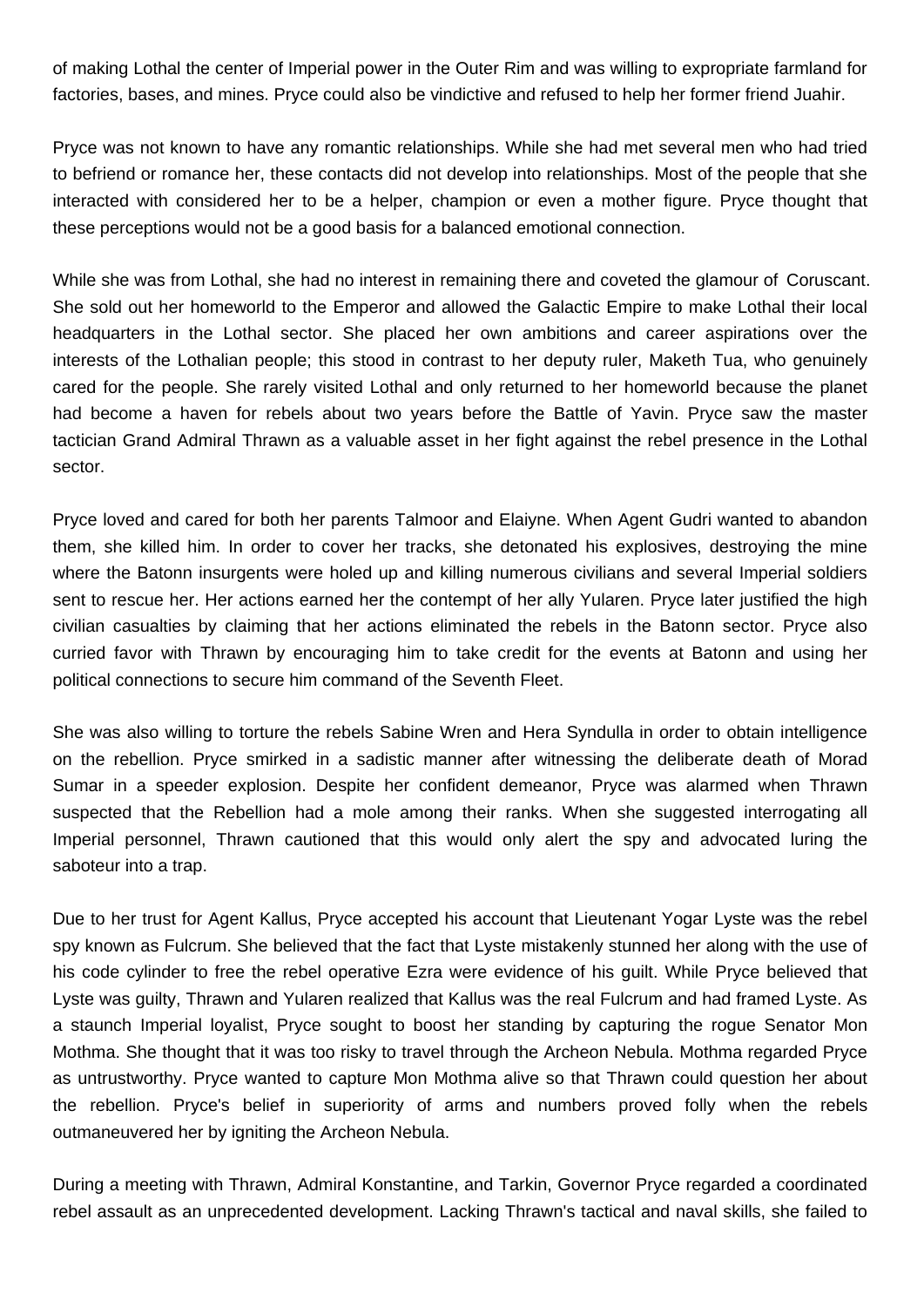prevent Mandalorian rebels from destroying a second Imperial interdictor cruiser. She was also easily goaded when Kallus taunted her about her failure to safeguard Thrawn's fleet. Pryce ordered her men to throw him out the airlock but Kallus escaped and reunited with his rebel allies. Pryce was visibly displeased when the rebels escaped into hyperspace.

Pryce's fearful and passionate personality led her to advocate destroying a hijacked TIE/D Defender Elite with a kill-switch. However, Thrawn saw it as an opportunity to test the starfighter's capabilities. Pryce insisted on leading the operation to recover the wrecked TIE/D Defender Elite and resented Thrawn's decision to send the Noghri tracker Rukh to help with the hunt. Unlike Thrawn, Pryce had little respect for her rebel opponents and stunned Hera Syndulla even though she had already been disarmed by Rukh.

Pryce's determination to destroy the Spectres led her to destroy the Lothal City fuel depot. While her actions brought about Kanan Jarrus's death, Pryce also destroyed the Imperial fuel supply on Lothal and thus compromised Thrawn's TIE/D Defender project and brought Imperial Industrial Operations to an indefinite screeching halt. Pryce's shortsightedness incurred the wrath of Thrawn. In an attempt to hide her failure from the rebels, Pryce organized a parade to celebrate the death of Jarrus. Despite her efforts, the rebels eventually saw through her deception.

Pryce's determination to destroy the Lothal insurgents and regain Thrawn's favor led her to fall for Ryder Azadi's feigned betrayal of his rebel comrades. Pryce was also afraid of loth-wolves. Her desire to save her own life led her to give the rebels the clearance codes needed to enter the Lothal Imperial Complex. This enabled the rebels to bring the entire Imperial garrison back to the Imperial Complex under Protocol 13 and blow up the base. Pryce's commitment to the Empire led her to reject Ryder's offer to escape with them. Pryce chose to die aboard the Imperial Complex as a symbolic gesture of her devotion to the Empire.

## Skills and abilities

Unlike some other high ranking Imperial officials, Arihnda Pryce distinguished herself as a formidable hand-to-hand combatant, having received martial training and she was not afraid to get her hands dirty if necessary. Following an encounter with thugs on Coruscant, Pryce honed her combat skills under the tutelage of her friend Juahir and the bodyguard Ottlis Dos. During the Batonn insurgency, Pryce managed to fight off the ISB Agent Gudry and kill him when he threatened her parents. She was also tech savvy and knew how to operative comms and explosives. Pryce also killed a Batonn insurgent guard and covered up his death by detonating a nearby bulldozer.

On another occasion, she actively engaged the Mandalorian weapons expert Sabine Wren in a fistfight rather than summon reinforcements or flee as most other officers would have done. Though Pryce managed to get in a few blows, her prowess was under-matched against a Mandalorian. Wren claimed victory in the fight by knocking Pryce into an interrogation table and electrocuting her. Governor Pryce later managed to hold herself against the former Clone Captain Rex in unarmed combat. However, defeat was snatched from the jaws of victory when Lieutenant Lyste mistakenly stunned her.

Pryce was also extremely adept at covertly gathering information. While she worked for the High Skies